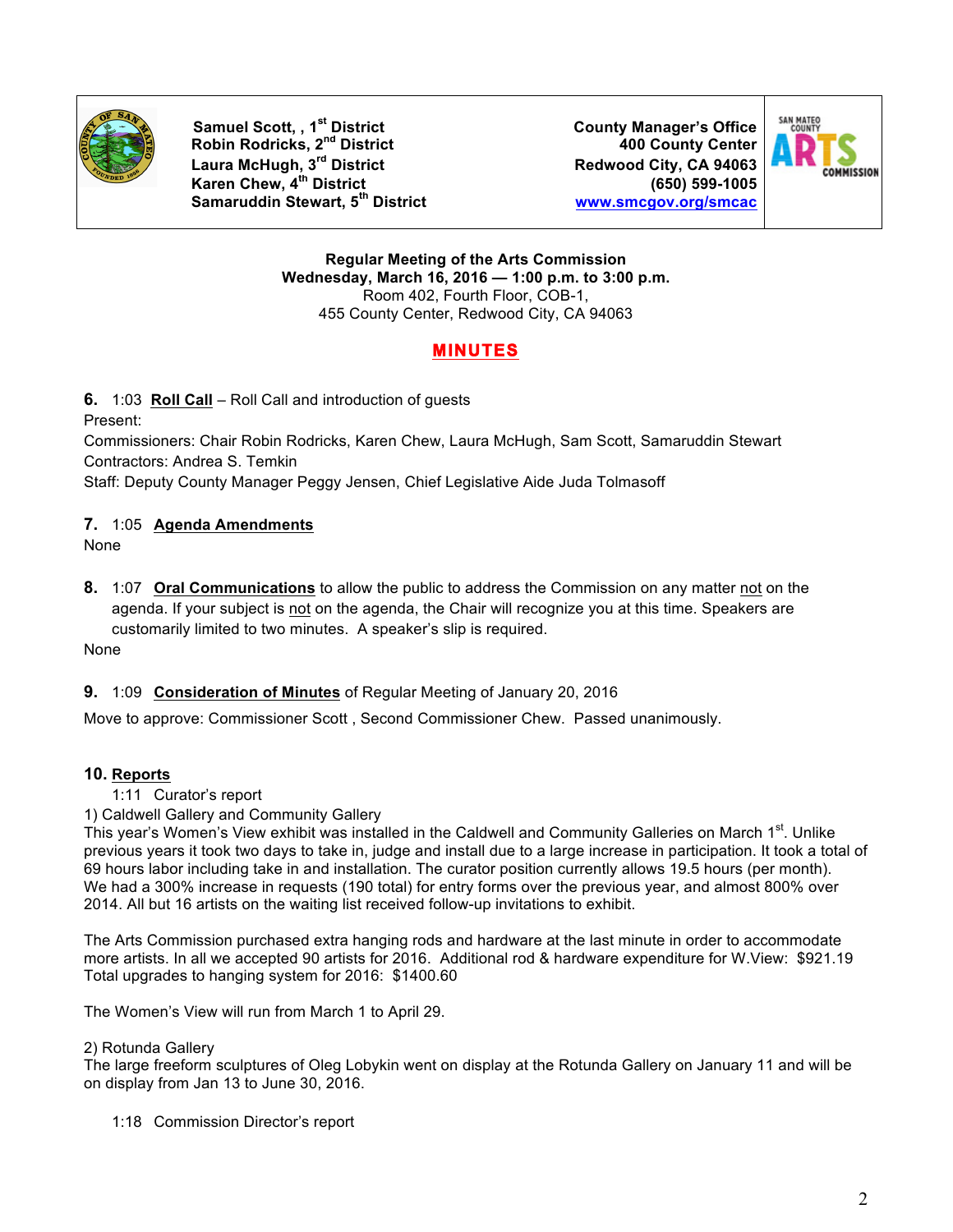- Grant application activity to date: 47 log ons to commongrantapp.com; 4 applications submitted; another 26 are in progress. Keeping notes of things to do better, changes from next grant cycle. Working on panel review process
- Teacher Mini Grants: approved 102, \$10,200. For next year need the Commission may choose to designate a specific dollar amount available and accept applications on a first come, first serve basis.
- Outreach: Informational meetings with San Mateo County Office of Education, County Libraries, Children's Fund. Site visits: Djerassi Resident Artist Program, Dragon Theater

## **6.** 1:25 **Action Items**

A. Allocation of 2016 unexpended funds Motion by Commissioner Chew to approve budget as presented with the change of moving \$250 to Item 1 and any unexpended funds to be designated to grants. Second Commissioner Scott. Passed unanimously.

B. Minimum/Maximum grant request amounts

Motion to approve by Commissioner Stewart. Second Commissioner McHugh. Passed unanimously.

## **7.** 2:05 **Staff and Commission reports**

A. Dep. County Manager – Peggy Jensen Extended an invitation to attend San Mateo High School youth performance group.

B. Chief Leg. Aide – J. Tolmasoff

No new information to report.

## C. Commissioner reports:

• District 1 S. Scott

An Invitational cultural roundtable was held last Friday at Filoli Gardens. Topic was cultural destinations in SMC. Attending were representatives from Filoli, CuriOdessey, San Mateo History Museum, Hiller Aviation Museum, SFO Museum, Peninsula Museum of Art. The group was interested in investigating collaborative marketing and meeting on a regular basis.

• District 2 R. Rodricks:

Outreach activities with Masterworks Chorale; Arts Unity Movement; County Communications Officer Michelle Duran; Mary Alice Bowie from the Peninsula Arts Council.

Facilitated an informational grants workshop. There were 41 attendees from 20+ arts organizations. Assisted with intake for Women's View Show.

Wrote and compiled the 2015 Annual Report to the Board of Supervisors.

In process of organizing a Connect the Arts event on April 5 at San Mateo Library. E-vitations have been sent.

District 3 L. McHugh:

Electronic communications: Sent out three eblasts. Took photos of work from the Women's View Show and posted on Arts Commission Facebook page.

Outreach: Met with Coastal Arts League; Peninsula Arts Museum board member

• District 4 K. Chew:

Outreach: Met with new North Fair Oaks outreach coordinator; North Fair Oaks Public Art Workgroup Suggest the Commission consider providing scholarships for local arts groups to the Americans for the Arts national conference to be held in San Francisco in June 2017.

District 5 S. Stewart:

Outreach: Contacted arts organizations in District 5 re applying for Local Arts Grants; met with Pauline Fong-Martinez of Daly City Commission

Will be photographing SamTrans' Arts Takes a Bus Ride exhibition at Peninsula Art Museum